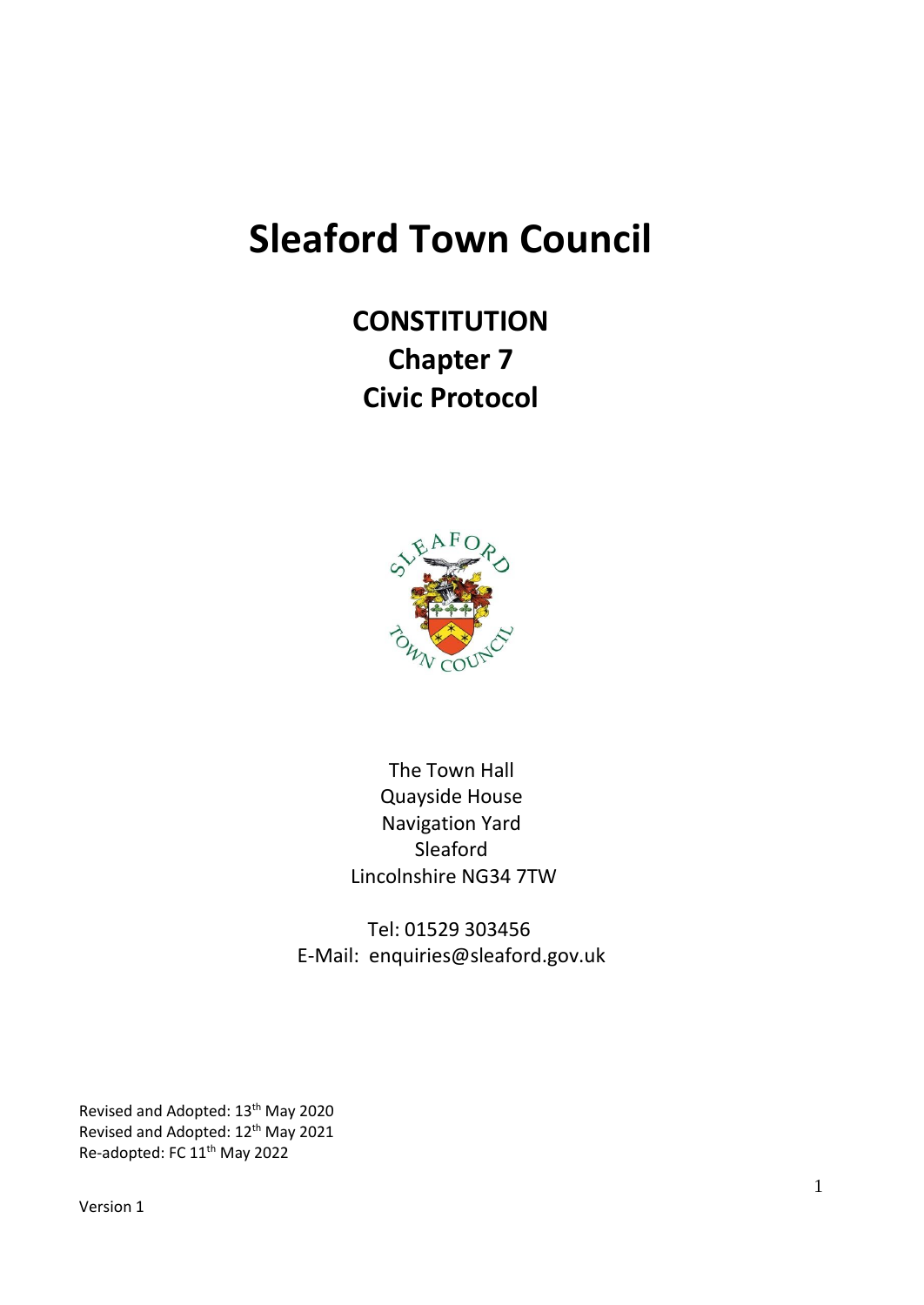#### **Introduction**

This Civic Protocol has been produced to assist the Town Mayor/Chairman and Deputy Mayor/Deputy Chairman to understand their roles and responsibilities and provide some useful information.

#### **Becoming the Mayor**

Councillors considering the prospect of becoming Mayor should contemplate the following issues which they will likely encounter before or during their year in office:

- a) The effect and consequences of becoming Mayor on their family and friends;
- b) The effect and consequences of their career, their job or any fixed commitments;
- c) The effect on a political career, given that from a legal standpoint, party politics can play no part in council activities at parish and town council levels;
- d) The effect on personal and religious beliefs;
- e) The self-confidence required to effect high profile ceremonial activities on behalf of the Town and the Town Council;
- f) The effect on non-council interests, activities and pastimes;
- g) The effect on the Mayor's spouse or partner;
- h) The effect on a Mayor's relationship with other councillors and officers;
- i) The effect on the Mayor's relationship with constituents;
- j) The effect on the prospective Mayor's general health and well-being;
- k) The time commitment in undertaking this role (e.g. number of events and possible hours)

#### **The Election of the Mayor/Chairman**

The election of the Mayor/Chairman is the first item of business at the Annual Town Council meeting, with the election being decided by a majority of members present. The Mayor/Chairman-elect must be a member of the Council and make a declaration of Acceptance of Office within two months of the day of the election, which declaration must be delivered to the Council's Proper Officer.

#### **Definition and Distinction of the Mayor and Chairman**

Sleaford Town Council's Chairman is also the Council's Mayor. The two roles are as follows:

#### **Role and Function of the Mayor or Deputy Mayor**

The Mayor will:

- Will carry out a wide range of civic and ceremonial duties
- Promote public involvement in Sleaford's activities
- Attend functions and engagements within Sleaford, and on occasions outside the town, as a ceremonial representative of the Council
- Undertaking official openings or presentations on behalf of the Council
- Organising events to raise funds for the Mayor's chosen charities
- Representing the Council during royal, celebrity, twinning or VIP visits to the town
- Representing the Town Council during events such as St Georges Day
- Attending civic events at NKDC and Lincolnshire County Council
- Other events as required by the Council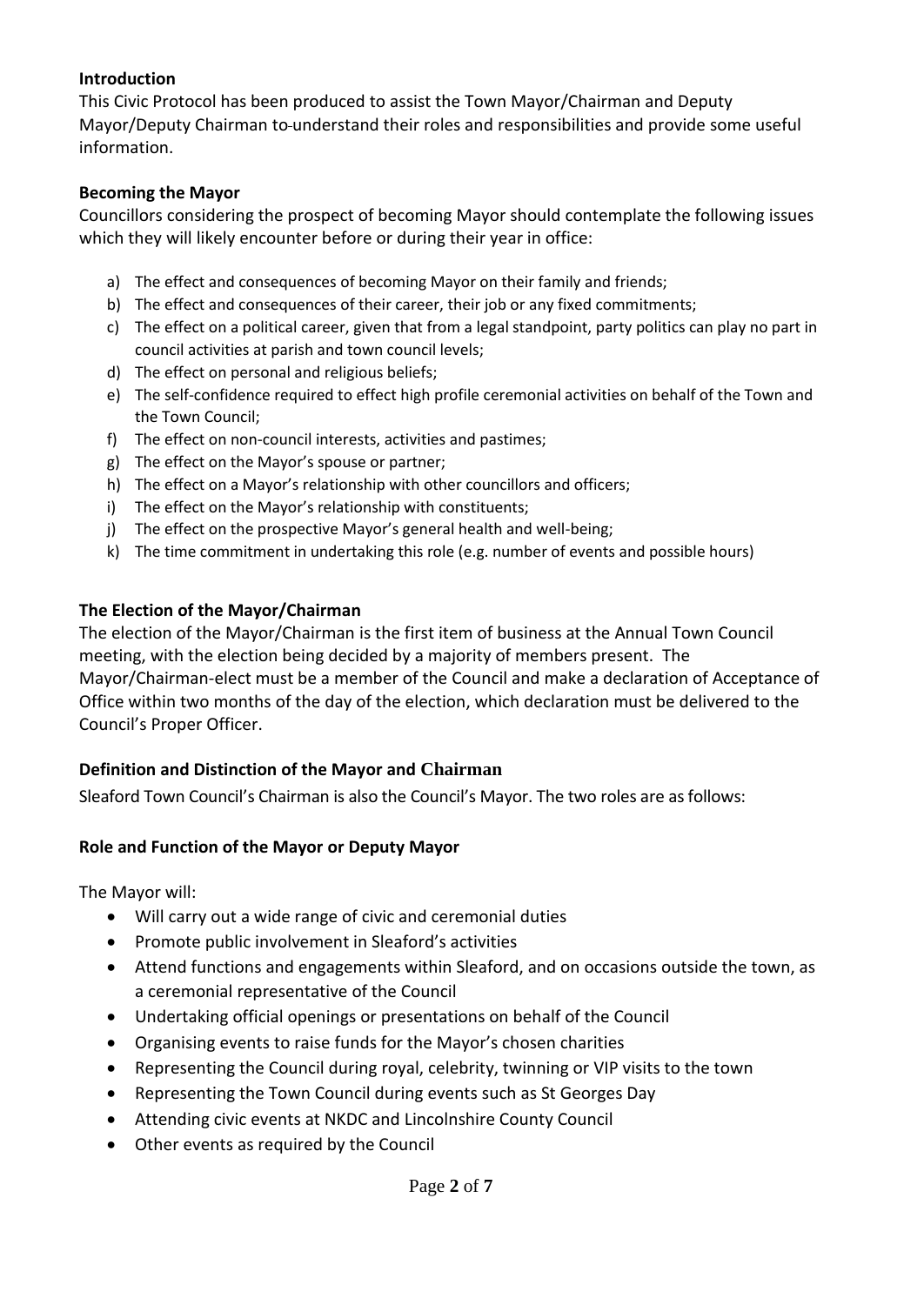## **Role and Function of the Chairman or Deputy Chairman**

- Be the Chairman of the Council and the Council's principal spokesman
- Offer considered direction and judgement to the Council
- Preside over meetings of the Town Council and ensure that meetings follow the procedures set out in Standing Orders
- Has the casting vote in the event of a tie.

## **NB: For all functions of the Chairman, please refer to page 6, number 10 of the Standing Orders.**

Not all eventualities will be covered by this booklet but remember that assistance is always available at the Council Offices.

## **Precedence and Protocol**

A formal distinction has to be made between the style of address of a Mayor and that of a Town Mayor. Town Mayors should be addressed as 'Mr/Madam Mayor'. NB - a female Mayor is not a Mayoress. Precedence and protocol for visits and events is often set by custom and practice, with the exception of Royal visits. The Town Clerk will be able to offer further advice and assistance on these matters.

# **Support Staff**

Detailed operational policy support and advice on a day to day basis is provided by:

- The Town Clerk
- Administrator

# **Town Clerk**

• The Town Clerk's prime responsibility is the management and administration of the Town Council and the execution of the Town Council's determinations. This includes management of the civic budget and providing direction and guidance on matters of civic procedure and protocol and ensuring the safety of the Mayor and the civic insigna.

## **Administrator**

- The Administrator is responsible for providing practical administration support, diary management, assisting the Mayor in arranging the Civic Service and any Mayoral events and providing the administration support for this, ceremonial protocol and etiquette and the preparation of mayoral correspondence.
- All incoming invitations should be received by the Administrator for entering into the civic diary and to ensure that necessary insurance is in place to attend a venue/events. Invitations will then be forward to the Mayor for consideration. If the Mayor is unable to attend, then the invitations for consideration should be forwarded to the Deputy Mayor for their consideration.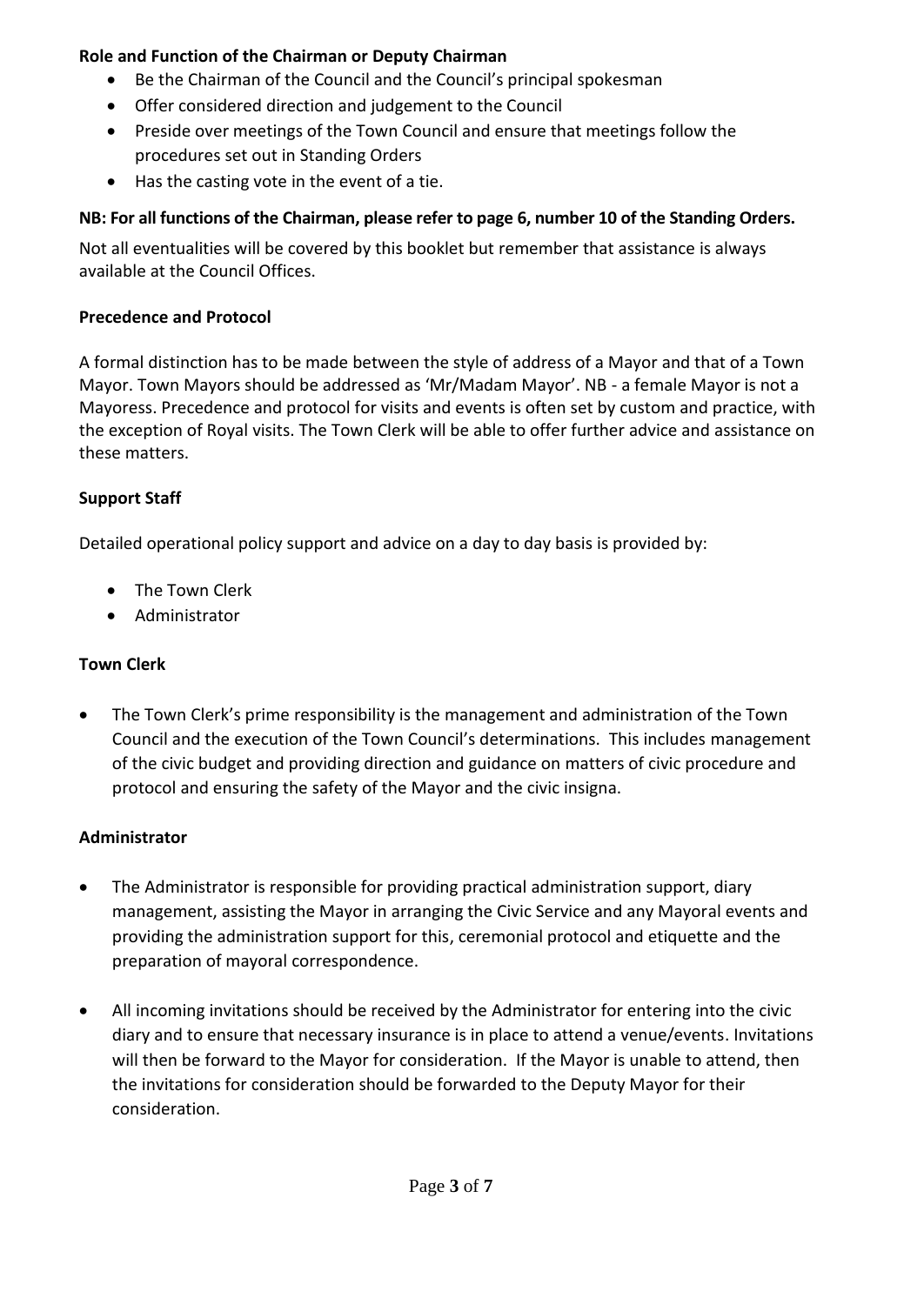- In respect of civic invitations, whenever a firm booking for civic engagements is made, written confirmation is sent to the organisers.
- At the beginning of the Mayoral year it will be agreed with the Mayor exactly what they wish to have entered in the civic diary.
- The Mayor and Deputy Mayor will regularly report to Full Council on functions that have attended, in their civic role.
- Ideally before an event, support the Mayor/Deputy Mayor (if they so require) with additional information such as details of any awards to be presented and bullet-points for speeches, dress code, parking arrangements etc.

## **General Requirements**

• The Mayor must endeavour to carry out a full year's programme of engagements. Mayoral engagements are very wide ranging. Where possible all invitations will be accepted, provided the engagements are appropriate and that the Mayor, or Deputy Mayor, is available.

The Mayor should accept as many engagements in person as possible. The Deputy Mayor is normally called upon in the event of the Mayor's unavailability or in unforeseen circumstances etc.

• Upon the commencement of taking Office, the Mayor and the Deputy Mayor should advise the Administrator of their availability (particularly if they are in employment) and of any meetings or events already scheduled in their personal diaries.

# **Receipt of Hospitality Gifts**

In the course of the duty of being Mayor, gifts will be offered to the Mayor. It is suggested that all Members should treat with extreme caution any offer of a gift, favour or hospitality that is made to them personally.

The Code of Conduct requires Members, including Mayors, to register any gifts or hospitality over a specified limit that are received in connection with their official duties as a Member, and the source of the gift or hospitality. Register the gift or hospitality and its source within 28 days of receiving it. Be aware that this will now be a personal interest. If a matter under consideration is likely to affect a person who gave you a gift or hospitality that is registered. If in doubt, consult the Town Clerk.

# **Political Neutrality**

Every Mayor/Chairman must be a Councillor and, by definition, a diplomat with clear responsibilities to the electors in their ward.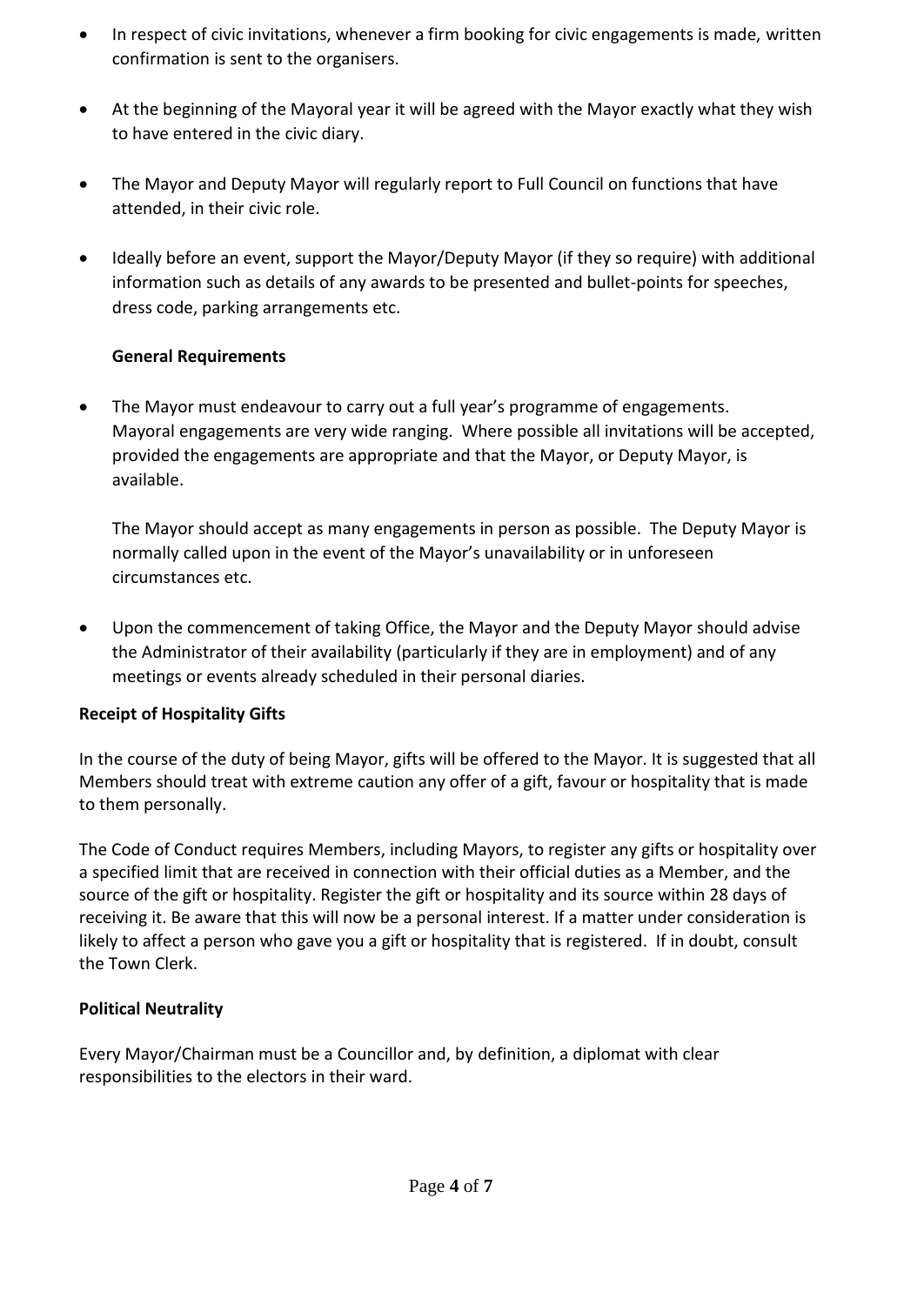Mayors should go out of their way to display neutrality in political matters during their year in office. It is inappropriate for the Mayor to be associated with any politically contentious or divisive issues.

## **Civic Insignia and Regalia**

When representing Sleaford Town Council, the Mayor and Consort will usually wear the Chains of Office. The Chains of Office will normally be worn at all official functions within Sleaford and they can also be worn at functions outside of the town when invited in an official capacity, although there are some exceptions to this which are usually specified in the official invitation.

An important point to remember is that the dignity of the Office must be maintained, and the use of civic chains should not be a matter of routine. When wearing the mayoral chain, the Mayor/Deputy Mayor should be appropriately dressed as befits the Office and never wear inappropriate, casual clothing such as t-shirts, jeans or trainers.

Civic chains should never be worn with a military uniform. However, a Mayor who is a member of the clergy may wear full canonicals with the chain over the gown. Similarly, the chain may be worn over academic dress.

When not in use, the chains should be kept in their official box. Although insurance cover is in place when the chains are in the possession of the Mayor/Deputy Mayor, it must be accepted the Chains are irreplaceable. The chain should never be left unattended (such as in the Mayor's vehicle) or placed at risk at any time.

The Mayor should take personal responsibility to ensure adequate security measures are always in place whilst in possession of the Chain. The Chain should remain in its designated box at the Town Hall other than when being worn on official or ceremonial duties.

The above equally applies to the Mayoress or Mayor's Consort and the Deputy Mayor and Deputy Mayoress or Deputy Consort's Chains of Office, which should only be worn when required on official occasions.

# **Mayor's Civic Service**

Each year the Mayor holds a Civic Service. In previous years this has taken the form of a Civic Service reflecting religious and civic importance. However, the specifics of the event are entirely the choice of the Mayor but must be kept within the agreed budget, must be held in the parish of Sleaford and must be a suitable civic occasion inviting local and regional civic dignitaries. The Mayor must discuss and agree the proposal with Council so the full implications of organising and arranging these events are clear and they can be monitored. A Civic Reception could also be organised to co-ordinate with the Civic Service.

## **Mayor's Charities**

The Mayor's charity raises funds for local charities and good causes in the Sleaford area.

The Mayor may decide on either one main charity to support a number of local charities or good causes. It is common to announce the chosen charity at the Annual Town Council Meeting when the Mayor is elected. The chosen charity or charities will then be notified and all funds raised at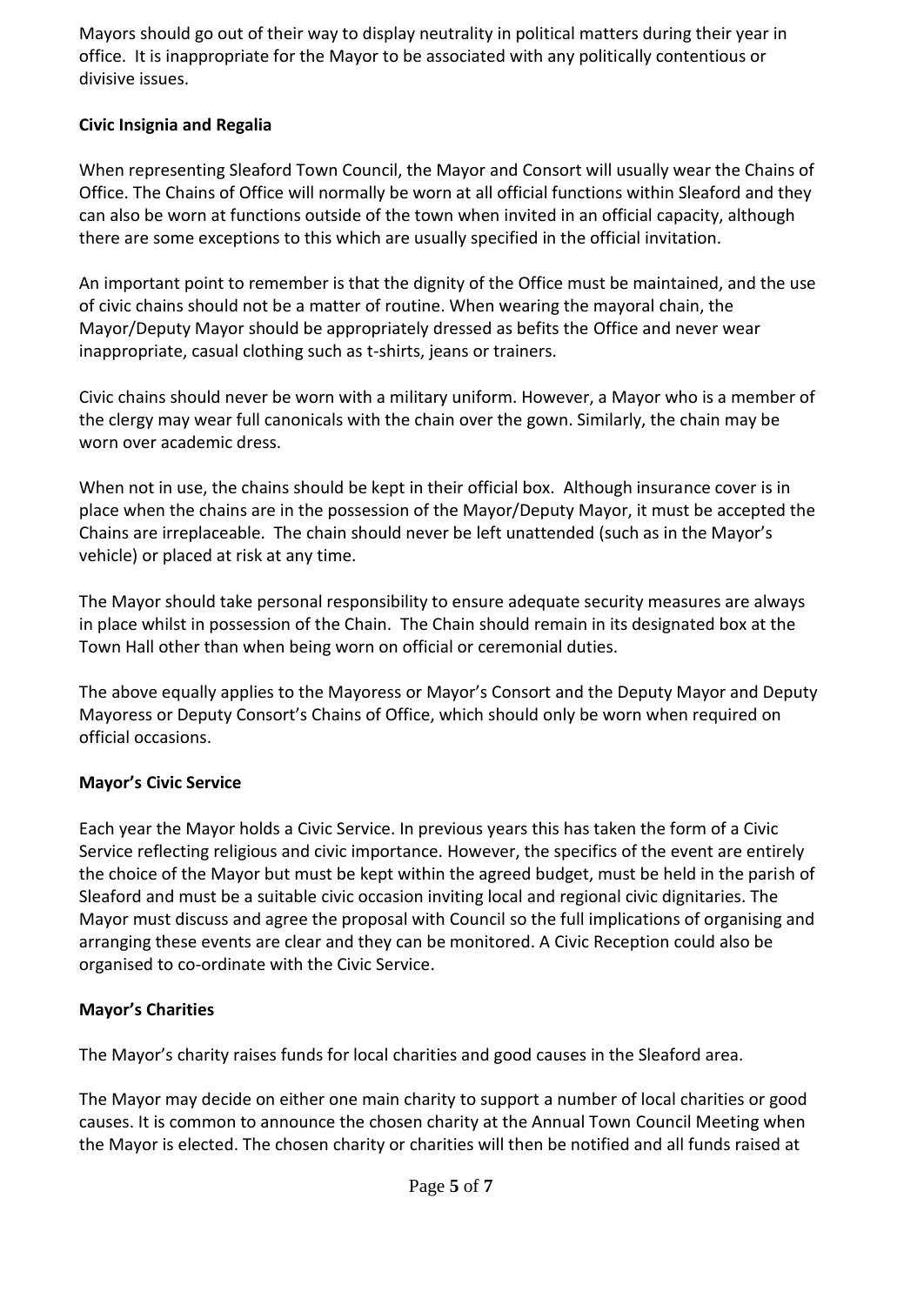the events to be held by the Mayor will be donated to the chosen charity, usually at a presentation to be held at the end of the Mayor's year in Office. Funds raised for the Mayor's charities cannot be used for any other purpose other than as a donation to the charity identified when the funds were raised, save for to cover all reasonable costs to raise the funds.

During the Mayor's Term of Office, they can hold fund-raising events for their charities e.g. a ball, dinner, dance, quiz etc. Events/functions must be cost neutral to the Council and be organised by the Administrator. Other events may be organised by local organisations, clubs or institutions, with proceeds given to the Mayor's charity. The Council relies on local business for donations to enable the Mayor to raise funds for their charities. These can be used for raffles and tombolas.

Although many businesses do support the Mayor's Charity, there are still those who will not donate prizes. The Mayor may feel it necessary to visit local shops, pubs and businesses around the town to ask for prizes as sometimes the local shop owners/businesses prefer a more personal approach and consequently more likely to support the charity.

The Mayor will announce the total amount raised for their charity at the end of the Term of Office. The Annual Town Council Meeting might be considered an appropriate time to present cheques to the charities nominated. The local press are invited to attend however if absent, photographs will be taken and press releases sent to local newspapers for their use.

## **Civic Expenses**

In your civic role, expenses will be incurred for the maintaining of the dignity of the Office, these can be reclaimed and must be approved by the Town Clerk. This will include ticket purchase, travel, raffle tickets and donations.

There are also other budget lines which contain provision for certain Civic events including the Civic Service, the Mayor's inauguration (Annual Town Council Meeting) and one-off Town Council events supported or hosted by the Mayor. Once the budget level has been reached, subsequent events must be self-funding.

Any underspend goes back into Council funds.

# **Christmas E-Cards**

The Mayor is expected to send Christmas E-Cards to other Civic Heads, Past Mayors, Town Councillors and local organisations. Payment of postage costs for cards sent by the Mayor for family and friends is the Mayor's personal responsibility and will not be met by the Council.

# **The Civic Year - Events**

Below is a list of typical events which are organised during the Mayor's year in Office.

These dates are discussed during a meeting with the Mayor, the Town Clerk and the Administrator at the beginning of each new year to suit the Mayor's diary.

Civic dignitaries from the Council's designated list together with leaders of local community groups and organisations, colleagues, friends and family are invited.